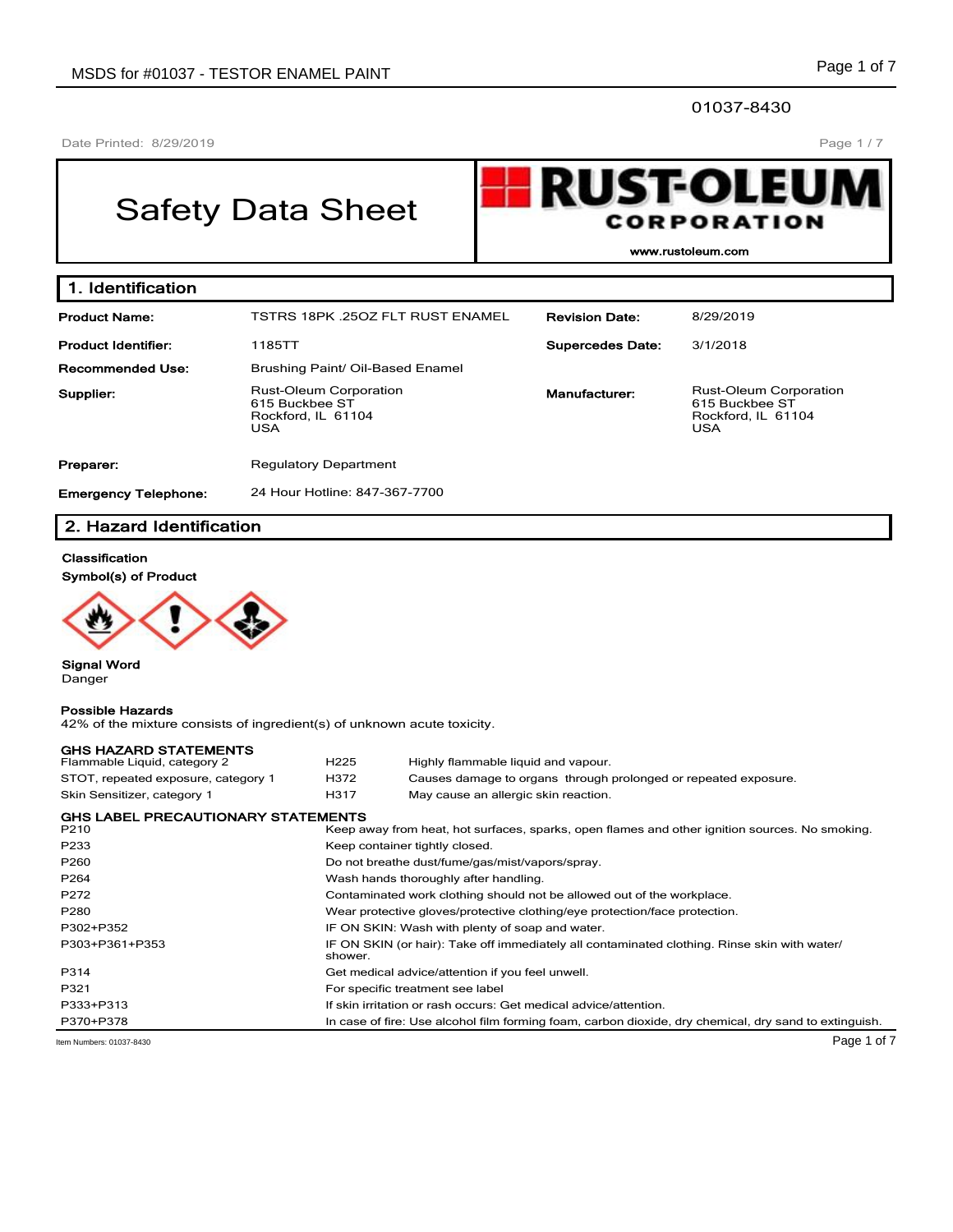| Date Printed: 8/29/2019                         | Page $2/7$                                                                                 |
|-------------------------------------------------|--------------------------------------------------------------------------------------------|
| P403+P235                                       | Store in a well-ventilated place. Keep cool.                                               |
| P501                                            | Dispose of contents/container in accordance with local, regional and national regulations. |
| <b>GHS SDS PRECAUTIONARY STATEMENTS</b><br>P240 | Ground/bond container and receiving equipment.                                             |
| P241                                            | Use explosion-proof electrical/ventilating/lighting/equipment.                             |
| P242                                            | Use only non-sparking tools.                                                               |
| P243                                            | Take precautionary measures against static discharge.                                      |
| P270                                            | Do not eat, drink or smoke when using this product.                                        |
| P363                                            | Wash contaminated clothing before reuse.                                                   |

# **3. Composition / Information On Ingredients**

| HAZARDOUS SUBSTANCES                   |            |                      |                       |                       |
|----------------------------------------|------------|----------------------|-----------------------|-----------------------|
| <b>Chemical Name</b>                   | CAS-No.    | <b>Wt.%</b><br>Range | <b>GHS Symbols</b>    | <b>GHS Statements</b> |
| <b>Mineral Spirits</b>                 | 64742-88-7 | $10 - 25$            | GHS08                 | H304-372              |
| <b>Hydrotreated Light Distillate</b>   | 64742-47-8 | $10 - 25$            | GHS08                 | H304                  |
| Naphtha, Petroleum, Hydrotreated Light | 64742-49-0 | $10 - 25$            | GHS08                 | H304                  |
| <b>Hydrous Magnesium Silicate</b>      | 14807-96-6 | $2.5 - 10$           | Not Available         | Not Available         |
| Kaolin Clay                            | 1332-58-7  | $2.5 - 10$           | Not Available         | Not Available         |
| Amorphous Silica                       | 7631-86-9  | $1.0 - 2.5$          | Not Available         | Not Available         |
| Octane                                 | 111-65-9   | $0.1 - 1.0$          | GHS02-GHS07-<br>GHS08 | H225-304-315-336      |
| Methyl Ethyl Ketoxime                  | 96-29-7    | $0.1 - 1.0$          | GHS05-GHS06           | H302-312-317-318-331  |
| Carbon Black                           | 1333-86-4  | $0.1 - 1.0$          | Not Available         | Not Available         |

# **4. First-Aid Measures**

**HAZARDOUS SUBSTANCES**

**FIRST AID - EYE CONTACT:** Immediately flush eyes with plenty of water for at least 15 minutes holding eyelids open. Get medical attention. Do NOT allow rubbing of eyes or keeping eyes closed.

**FIRST AID - SKIN CONTACT:** Wash skin with soap and water. Remove contaminated clothing. Get medical attention if irritation develops or persists.

**FIRST AID - INHALATION:** Remove to fresh air. If not breathing, give artificial respiration. If breathing is difficult, give oxygen. Get immediate medical attention. Do NOT use mouth-to-mouth resuscitation. If you experience difficulty in breathing, leave the area to obtain fresh air. If continued difficulty is experienced, get medical assistance immediately.

**FIRST AID - INGESTION:** Aspiration hazard: Do not induce vomiting or give anything by mouth because this material can enter the lungs and cause severe lung damage. Get immediate medical attention. If swallowed, get medical attention.

# **5. Fire-Fighting Measures**

**EXTINGUISHING MEDIA:** Alcohol Film Forming Foam, Carbon Dioxide, Dry Chemical, Dry Sand, Water Fog

**UNUSUAL FIRE AND EXPLOSION HAZARDS:** Closed containers may explode when exposed to extreme heat due to buildup of steam. Keep containers tightly closed. Isolate from heat, electrical equipment, sparks and open flame. No unusual fire or explosion hazards noted.

**SPECIAL FIREFIGHTING PROCEDURES:** Water may be used to cool closed containers to prevent pressure buildup and possible autoignition or explosion. Evacuate area and fight fire from a safe distance. Use water spray to keep fire-exposed containers cool. Containers may explode when heated.

#### **Special Fire and Explosion Hazard (Combustible Dust):** No Information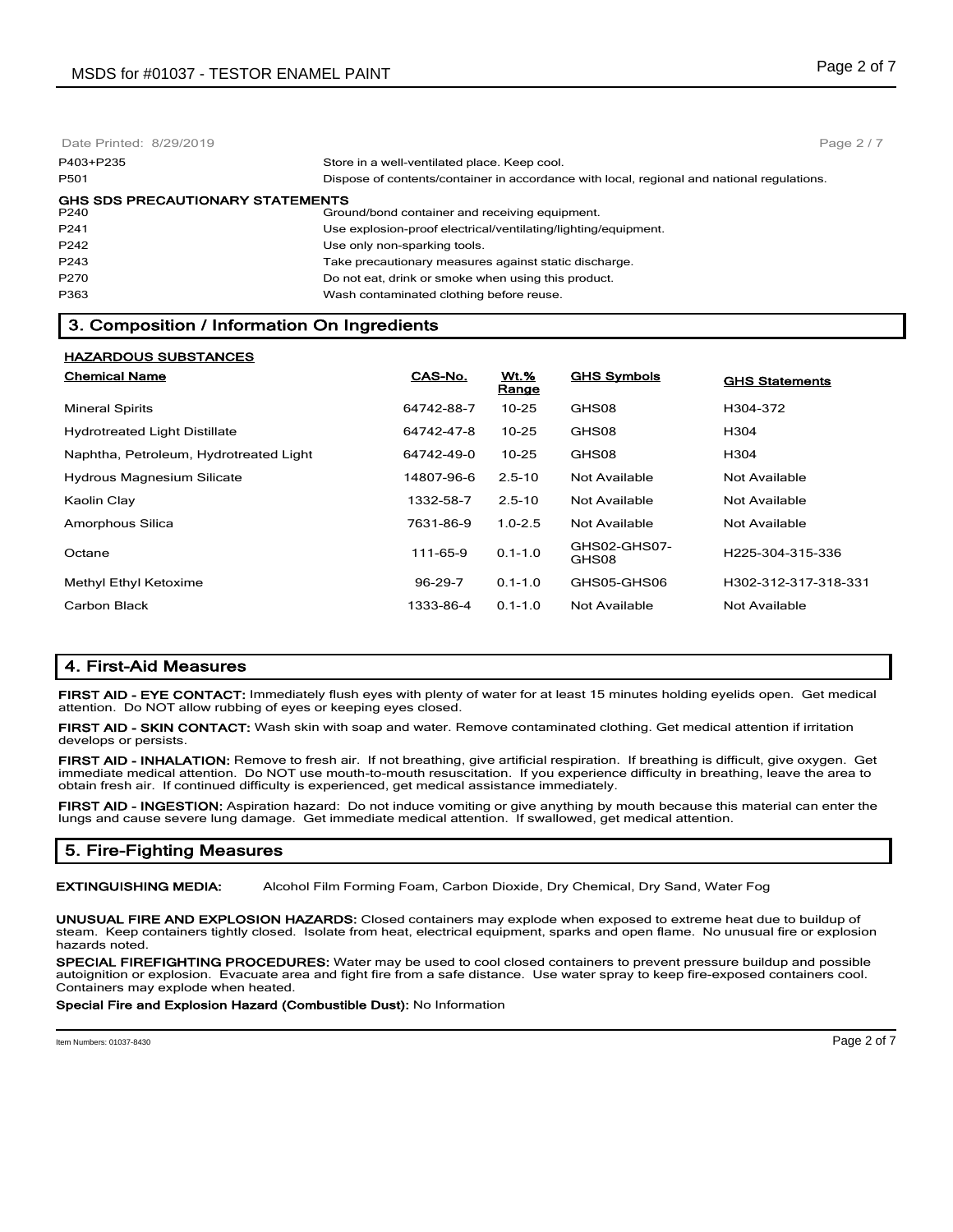#### **6. Accidental Release Measures**

**STEPS TO BE TAKEN IF MATERIAL IS RELEASED OR SPILLED:** Remove all sources of ignition, ventilate area and remove with inert absorbent and non-sparking tools. Dispose of according to local, state (provincial) and federal regulations. Do not incinerate closed containers. Ventilate area, isolate spilled material, and remove with inert absorbent. Dispose of contaminated absorbent, container, and unused contents in accordance with local, state, and federal regulations.

# **7. Handling and Storage**

**HANDLING:** Wash thoroughly after handling. Wash hands before eating. Remove contaminated clothing and launder before reuse. Use only with adequate ventilation. Follow all SDS and label precautions even after container is emptied because it may retain product residues. Avoid breathing fumes, vapors, or mist. Avoid contact with eyes, skin and clothing.

**STORAGE:** Store in a dry, well ventilated place. Keep container tightly closed when not in use. Keep containers tightly closed. Isolate from heat, electrical equipment, sparks and open flame. Do not store above 120 ° F. Store large quantities in buildings designed and protected for storage of NFPA Class II combustible liquids. Keep away from heat, sparks, flame and sources of ignition. Avoid excess heat. Product should be stored in tightly sealed containers and protected from heat, moisture, and foreign materials.

#### **Advice on Safe Handling of Combustible Dust:** No Information

**8. Exposure Controls / Personal Protection**

| <b>Chemical Name</b>                             | CAS-No.    | Weight %<br>Less Than | <b>ACGIH TLV-</b><br><b>TWA</b> | <b>ACGIH TLV-</b><br><b>STEL</b> | <b>OSHA PEL-TWA</b> | <b>OSHA PEL-</b><br><b>CEILING</b> |  |
|--------------------------------------------------|------------|-----------------------|---------------------------------|----------------------------------|---------------------|------------------------------------|--|
| <b>Mineral Spirits</b>                           | 64742-88-7 | 20.0                  | N.E.                            | N.E.                             | N.E.                | N.E.                               |  |
| <b>Hydrotreated Light Distillate</b>             | 64742-47-8 | 15.0                  | N.E.                            | N.E.                             | N.E.                | N.E.                               |  |
| Naphtha, Petroleum,<br><b>Hydrotreated Light</b> | 64742-49-0 | 15.0                  | N.E.                            | N.E.                             | N.E.                | N.E.                               |  |
| <b>Hydrous Magnesium Silicate</b>                | 14807-96-6 | 10.0                  | $2 \text{ mg/m}$                | N.E.                             | N.E.                | N.E.                               |  |
| Kaolin Clay                                      | 1332-58-7  | 5.0                   | $2 \text{ mg/m}$                | N.E.                             | $15 \text{ mg/m}$   | N.E.                               |  |
| Amorphous Silica                                 | 7631-86-9  | 5.0                   | N.E.                            | N.E.                             | $50 \mu g/m3$       | N.E.                               |  |
| Octane                                           | 111-65-9   | 1.0                   | 300 ppm                         | N.E.                             | 500 ppm             | N.E.                               |  |
| Methyl Ethyl Ketoxime                            | 96-29-7    | 1.0                   | 10 ppm                          | N.E.                             | N.E.                | N.E.                               |  |
| Carbon Black                                     | 1333-86-4  | 1.0                   | $3 \text{ mg/m}$                | N.E.                             | $3.5 \text{ mg/m}$  | N.E.                               |  |

## **PERSONAL PROTECTION**

**ENGINEERING CONTROLS:** Use process enclosures, local exhaust ventilation, or other engineering controls to control airborne levels below recommended exposure limits. Prevent build-up of vapors by opening all doors and windows to achieve crossventilation.

**RESPIRATORY PROTECTION:** A respiratory protection program that meets OSHA 1910.134 and ANSI Z88.2 requirements must be followed whenever workplace conditions warrant a respirator's use. A NIOSH/MSHA approved air purifying respirator with an organic vapor cartridge or canister may be permissible under certain circumstances where airborne concentrations are expected to exceed exposure limits.

Protection provided by air purifying respirators is limited. Use a positive pressure air supplied respirator if there is any potential for an uncontrolled release, exposure levels are not known, or in any other circumstances where air purifying respirators may not provide adequate protection.

**SKIN PROTECTION:** Use gloves to prevent prolonged skin contact. Nitrile or Neoprene gloves may afford adequate skin protection.

**EYE PROTECTION:** Use safety eyewear designed to protect against splash of liquids.

**OTHER PROTECTIVE EQUIPMENT:** Refer to safety supervisor or industrial hygienist for further guidance regarding types of personal protective equipment and their applications.

**HYGIENIC PRACTICES:** Wash thoroughly with soap and water before eating, drinking or smoking. Remove contaminated clothing immediately and launder before reuse.

**Engineering Measures for Combustible Dust:** No Information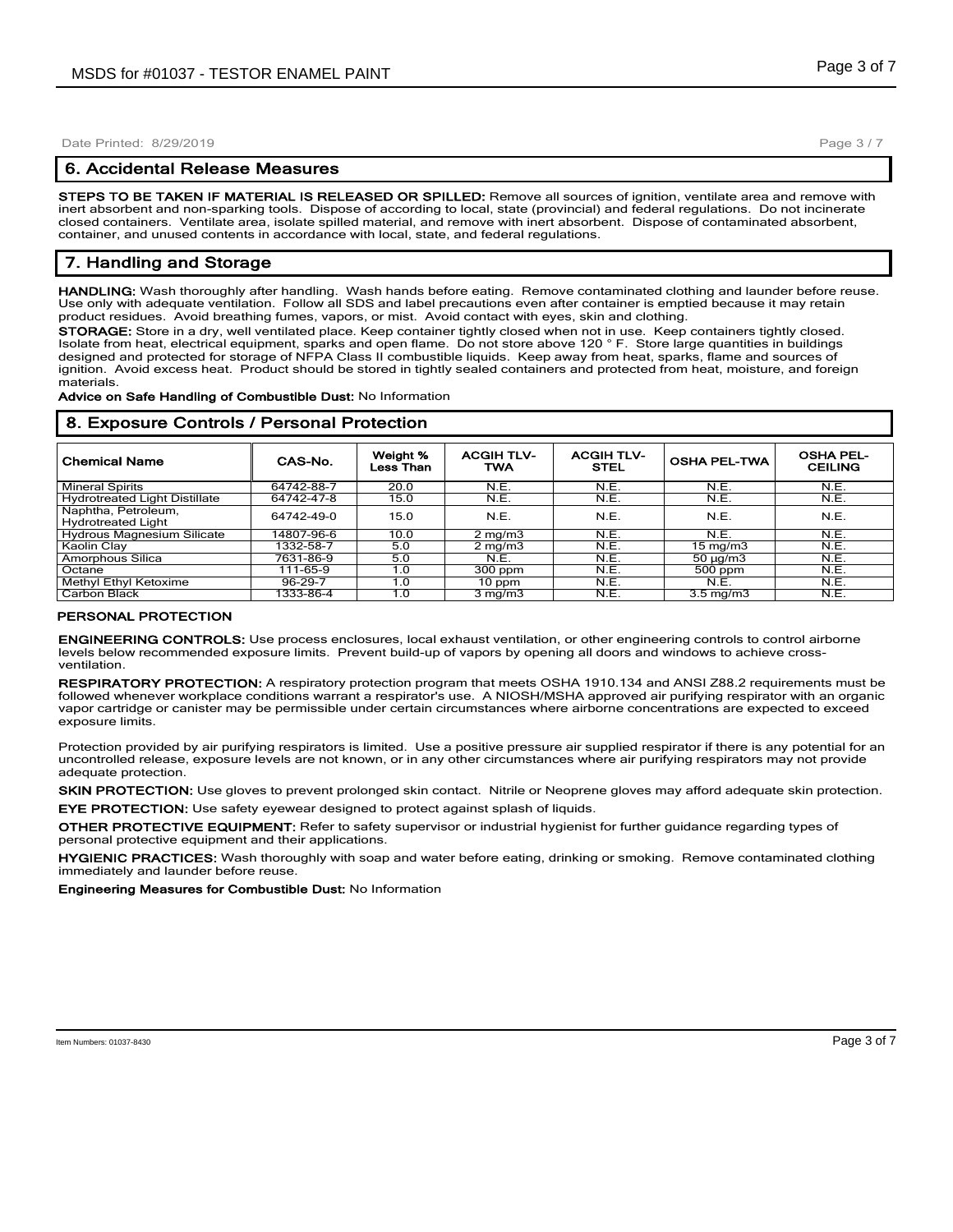## **9. Physical and Chemical Properties**

| Appearance:              | Liguid                     | <b>Physical State:</b>            | Liguid      |
|--------------------------|----------------------------|-----------------------------------|-------------|
| Odor:                    | Solvent Like               | <b>Odor Threshold:</b>            | N.E.        |
| Specific Gravity:        | 1.085                      | pH:                               | N.A.        |
| Freeze Point, °C:        | N.D.                       | <b>Viscosity:</b>                 | N.D.        |
| Solubility in Water:     | Negligible                 | Partition Coefficient, n-octanol/ |             |
| Decompostion Temp., °C:  | N.D.                       | water:                            | N.D.        |
| Boiling Range, °C:       | 246 - 537                  | <b>Explosive Limits, vol%:</b>    | $0.9 - 7.6$ |
| Flammability:            | <b>Supports Combustion</b> | Flash Point. °C:                  | 23          |
| <b>Evaporation Rate:</b> | Slower than Ether          | Auto-ignition Temp., °C:          | N.D.        |
| Vapor Density:           | Heavier than Air           | Vapor Pressure:                   | N.D.        |
|                          |                            |                                   |             |

(See "Other information" Section for abbreviation legend)

## **10. Stability and Reactivity**

**CONDITIONS TO AVOID:** Avoid temperatures above 120°F (49°C). Avoid all possible sources of ignition.

**INCOMPATIBILITY:** Incompatible with strong oxidizing agents, strong acids and strong alkalies.

**HAZARDOUS DECOMPOSITION:** By open flame, carbon monoxide and carbon dioxide. When heated to decomposition, it emits acrid smoke and irritating fumes. Contains solvents which may form carbon monoxide, carbon dioxide, and formaldehyde.

**HAZARDOUS POLYMERIZATION:** Will not occur under normal conditions.

**STABILITY:** This product is stable under normal storage conditions.

## **11. Toxicological Information**

**EFFECTS OF OVEREXPOSURE - EYE CONTACT:** Causes Serious Eye Irritation

**EFFECTS OF OVEREXPOSURE - SKIN CONTACT:** Causes skin irritation. Allergic reactions are possible.

**EFFECTS OF OVEREXPOSURE - INHALATION:** Harmful if inhaled. High gas, vapor, mist or dust concentrations may be harmful if inhaled. Avoid breathing fumes, spray, vapors, or mist. High vapor concentrations are irritating to the eyes, nose, throat and lungs. Prolonged or excessive inhalation may cause respiratory tract irritation.

**EFFECTS OF OVEREXPOSURE - INGESTION:** Harmful if swallowed.

**EFFECTS OF OVEREXPOSURE - CHRONIC HAZARDS:** High concentrations may lead to central nervous system effects (drowsiness, dizziness, nausea, headaches, paralysis, and blurred vision) and/or damage. Reports have associated repeated and prolonged occupational overexposure to solvents with permanent brain and nervous system damage. Contains carbon black. Chronic inflammation, lung fibrosis, and lung tumors have been observed in some rats experimentally exposed for long periods of time to excessive concentrations of carbon black and several insoluble fine dust particles. Tumors have not been observed in other animal species (i.e., mouse and hamster) under similar circumstances and study conditions. Epidemiological studies of North American workers show no evidence of clinically significant adverse health effects due to occupational exposure to carbon black.

Carbon black is listed as a Group 2B-"Possibly carcinogenic to humans" by IARC and is proposed to be listed as A4- "not classified as a human carcinogen" by the American Conference of Governmental Industrial Hygienists. Significant exposure is not anticipated during brush application or drying. Risk of overexposure depends on duration and level of exposure to dust from repeated sanding of surfaces or spray mist and the actual concentration of carbon black in the formula.

**PRIMARY ROUTE(S) OF ENTRY:** Eye Contact, Ingestion, Inhalation, Skin Absorption, Skin Contact

#### **ACUTE TOXICITY VALUES The acute effects of this product have not been tested. Data on individual components are tabulated below:**

| CAS-No.    | <b>Chemical Name</b>                   | Oral LD50        | Dermal LD50        | Vapor LC50        |
|------------|----------------------------------------|------------------|--------------------|-------------------|
| 64742-88-7 | <b>Mineral Spirits</b>                 | >19789 mg/kg Rat | >3000 mg/kg Rabbit | 4951 mg/L Rat     |
| 64742-47-8 | <b>Hydrotreated Light Distillate</b>   | >5000 mg/kg Rat  | >2000 mg/kg Rabbit | >5000 mg/L Rat    |
| 64742-49-0 | Naphtha, Petroleum, Hydrotreated Light | >5000 mg/kg Rat  | >3160 mg/kg Rabbit | >4951 mg/L Rat    |
| 14807-96-6 | Hydrous Magnesium Silicate             | 6000             | N.E.               | 30                |
| 1332-58-7  | Kaolin Clay                            | 5500 mg/kg       | >5000 mg/kg Rat    | 25                |
| 7631-86-9  | Amorphous Silica                       | 7900 mg/kg Rat   | >2000 mg/kg Rabbit | $25 \text{ ma/L}$ |
| 111-65-9   | Octane                                 | N F              | N.E.               | >23.36 mg/L Rat   |
| 96-29-7    | Methyl Ethyl Ketoxime                  | 930 mg/kg Rat    | 1100 mg/kg Rabbit  | >4.83 mg/L Rat    |
| 1333-86-4  | Carbon Black                           | >15400 mg/kg Rat | N.E.               | N.E.              |

N.E. - Not Established

Page 4 / 7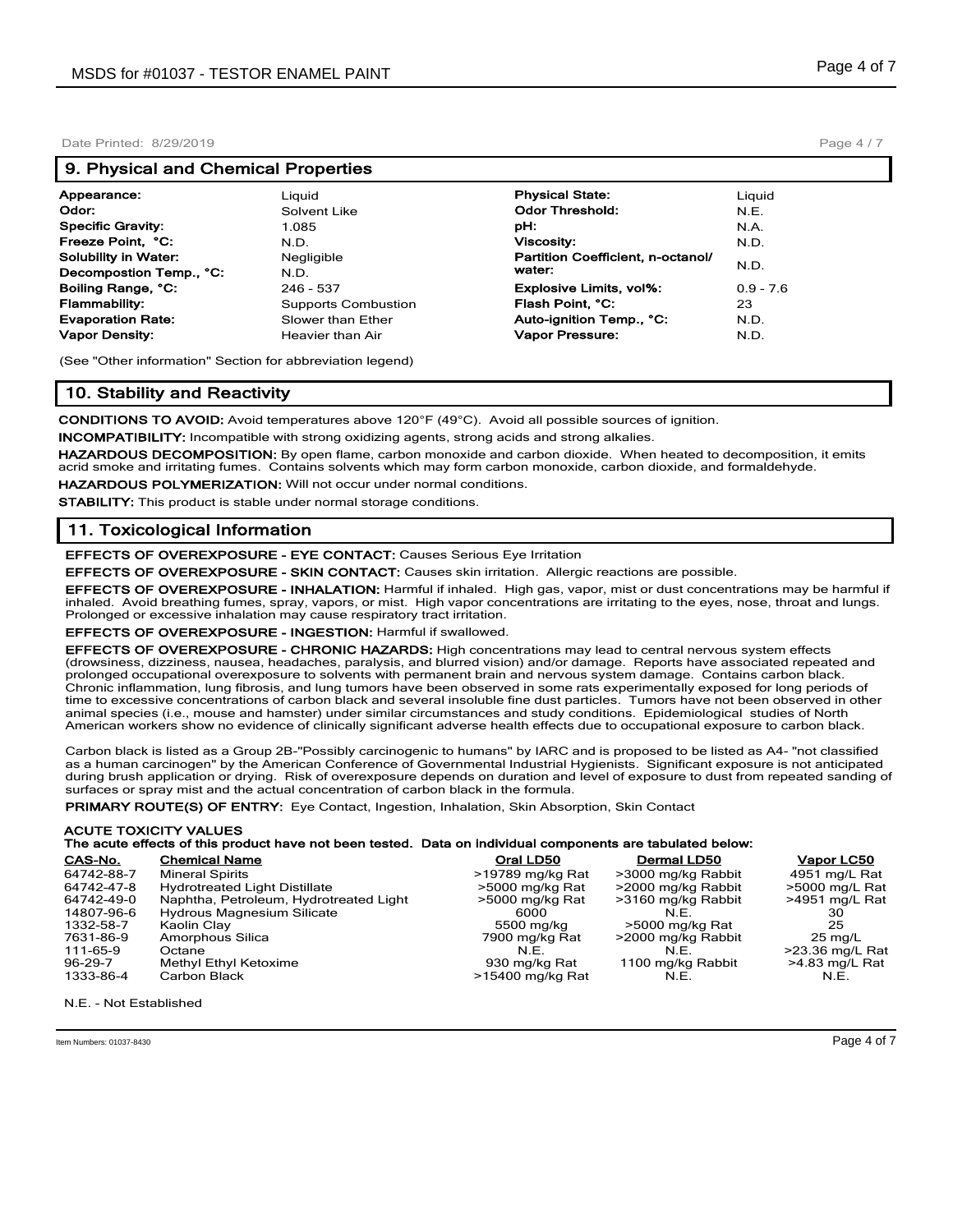## **12. Ecological Information**

**ECOLOGICAL INFORMATION:** Product is a mixture of listed components.

## **13. Disposal Information**

**DISPOSAL INFORMATION:** Do not incinerate closed containers. Dispose of material in accordance to local, state, and federal regulations and ordinances.

| 14. Transport Information    |                                                |                      |            |                                                |  |  |  |
|------------------------------|------------------------------------------------|----------------------|------------|------------------------------------------------|--|--|--|
|                              | Domestic (USDOT)                               | International (IMDG) | Air (IATA) | <b>TDG (Canada)</b>                            |  |  |  |
| <b>UN Number:</b>            | N.A.                                           | 1263                 | 1263       | N.A.                                           |  |  |  |
| <b>Proper Shipping Name:</b> | Paint Products in<br><b>Limited Quantities</b> | Paint                | Paint      | Paint Products in<br><b>Limited Quantities</b> |  |  |  |
| <b>Hazard Class:</b>         | N.A.                                           | 3                    | 3          | N.A.                                           |  |  |  |
| <b>Packing Group:</b>        | N.A.                                           | Ш                    | Ш          | N.A.                                           |  |  |  |
| <b>Limited Quantity:</b>     | Yes                                            | Yes                  | Yes        | Yes                                            |  |  |  |

# **15. Regulatory Information**

## **U.S. Federal Regulations:**

# **CERCLA - SARA Hazard Category**

This product has been reviewed according to the EPA 'Hazard Categories' promulgated under Sections 311 and 312 of the Superfund Amendment and Reauthorization Act of 1986 (SARA Title III) and is considered, under applicable definitions, to meet the following categories:

Flammable (gases, aerosols, liquids, or solids), Respiratory or Skin Sensitization, Specific target organ toxicity (single or repeated exposure)

#### **Sara Section 313:**

This product contains the following substances subject to the reporting requirements of Section 313 of Title III of the Superfund Amendment and Reauthorization Act of 1986 and 40 CFR part 372:

No Sara 313 components exist in this product.

## **Toxic Substances Control Act:**

This product contains the following chemical substances subject to the reporting requirements of TSCA 12(b) if exported from the United States:

No TSCA 12(b) components exist in this product.

# **U.S. State Regulations:**

#### **California Proposition 65:**

**WARNING:** Cancer and Reproductive Harm - www.P65Warnings.ca.gov.

Page 5 / 7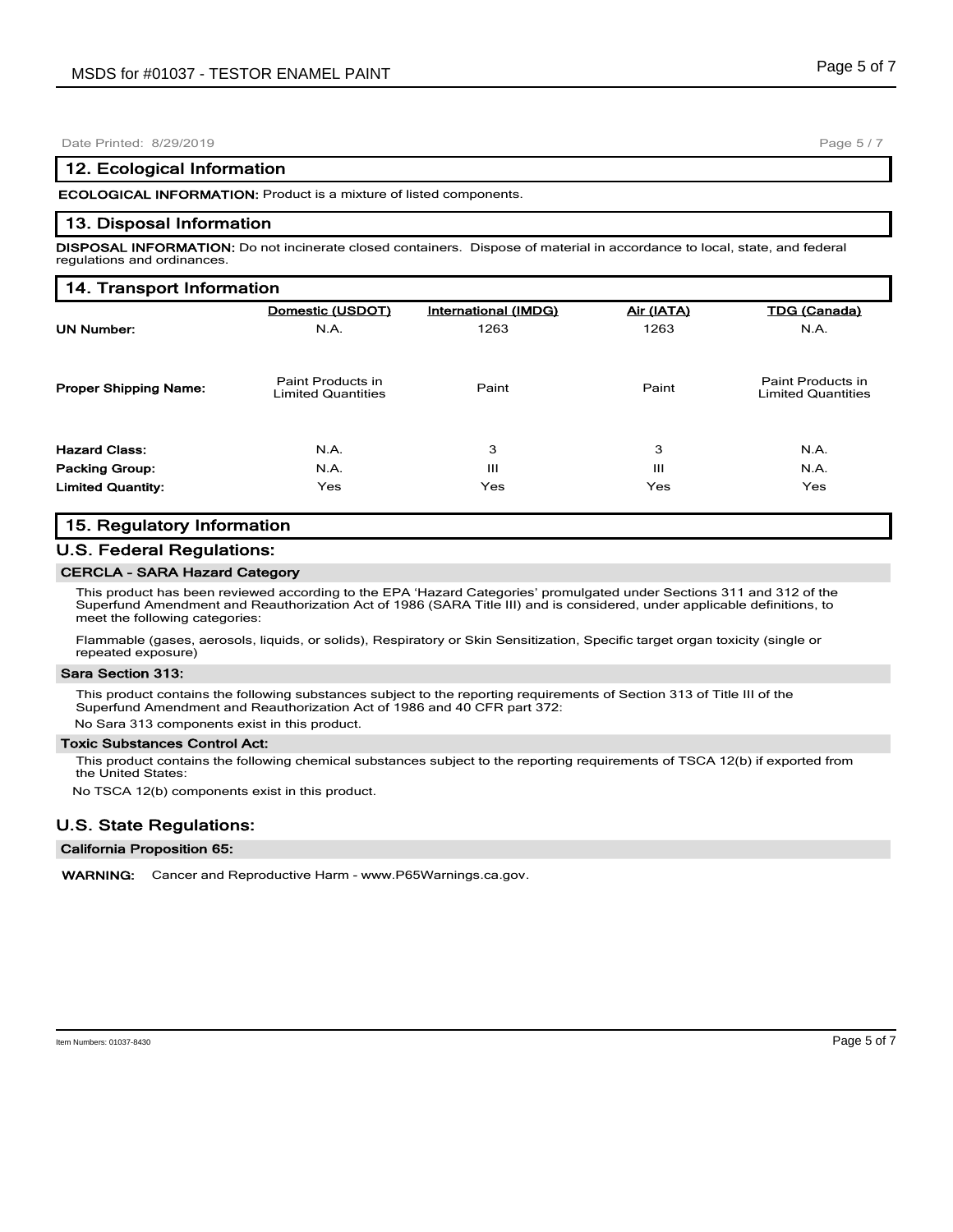|                                   | 16. Other Information |                      |                                                                                                 |                                                            |   |                             |   |  |
|-----------------------------------|-----------------------|----------------------|-------------------------------------------------------------------------------------------------|------------------------------------------------------------|---|-----------------------------|---|--|
| <b>HMIS RATINGS</b><br>Health:    | $2^*$                 | <b>Flammability:</b> | 3                                                                                               | <b>Physical Hazard:</b>                                    | 0 | <b>Personal Protection:</b> | х |  |
| <b>NFPA RATINGS</b><br>Health:    | 2                     | <b>Flammability:</b> | 3                                                                                               | Instability                                                | 0 |                             |   |  |
| <b>Volatile Organic Compounds</b> |                       | 470 g/L              |                                                                                                 |                                                            |   |                             |   |  |
| <b>SDS REVISION DATE:</b>         |                       |                      | 8/29/2019                                                                                       |                                                            |   |                             |   |  |
| <b>REASON FOR REVISION:</b>       |                       |                      | <b>Product Composition Changed</b><br>02 - Hazard Identification<br>15 - Regulatory Information | Substance and/or Product Properties Changed in Section(s): |   |                             |   |  |

 16 - Other Information Revision Statement(s) Changed

Legend: N.A. - Not Applicable, N.E. - Not Established, N.D. - Not Determined

The manufacturer believes, to the best of its knowledge, information and belief, the information contained herein to be accurate and reliable as of the date of this safety data sheet. However, because the conditions of handling, use, and storage of these materials are beyond our control, we assume no responsibility or liability for personal injury or property damage incurred by the<br>use of these materials. The manufacturer makes no warranty, expressed or implied, regarding the responsibility of the user to determine the final suitability of this information and to comply with all applicable international, federal, state, and local laws and regulations.

Item Numbers: 01037-8430 Page 6 of 7

Page 6 / 7